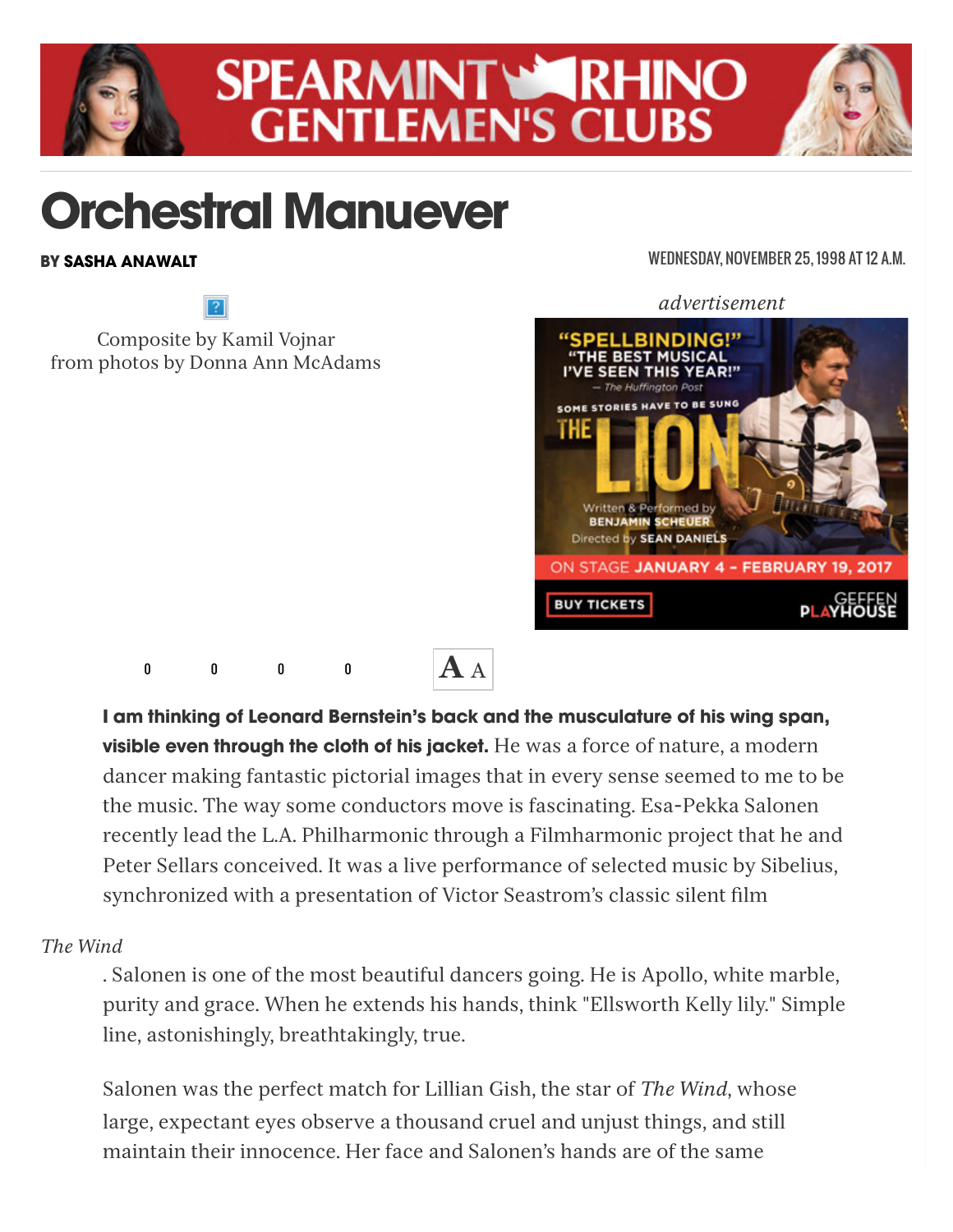transcendent stuff. Salonen stood on the podium beneath her moving image projected onto a screen suspended above the orchestra at the Dorothy Chandler Pavilion. Their lithe bodies seemed attuned. Of course, it's a fiction —Gish's perform ance happened 70 years ago. But through Salonen and his mysterious dance of music, one could suspend disbelief. His, and Sellars', mastery is to have recognized the possibility for fusion, that music, film, and acting together can sometimes make one see what one ordinarily hears, and hear what one usually sees. *The Wind* project was not a total success, but on the level of dance incidental though it was  $-$  it was bliss.

Unlike Bernstein or Salonen, whose dance is an unintentional byproduct of con ducting, Yoshiko Chuma is committed to the conscious act of making music dance. She is by trade a choreographer and dancer, one whose reputation extends around the world, but she is mainly a fixture of New York's downtown scene. She presented her *Unfinished Symphony* for one night only at the Japan America Theater on November 7. For the piece's first five minutes or so, she conducted in the traditional sense of Bernstein and Salonen, after which she wreaked havoc with the seven members of her Crash Orchestra and the four members from Tokyo's Aska String Project.

## UPCOMING EVENTS

**[TICKETS](http://ticketmaster.evyy.net/c/249534/271177/4272?u=http%3A%2F%2Fwww.ticketweb.com%2Ft3%2Fsale%2FSaleEventDetail%3Fdispatch%3DloadSelectionData%26amp%3BeventId%3D7029435%26amp%3BREFERRAL_ID%3Dtmfeed&SHAREDID=law_LRA)** [Rebels of Comedy](http://www.laweekly.com/event/rebels-of-comedy-7622370) Wed., Dec. 14, 7:30pm **[TICKETS](http://ticketmaster.evyy.net/c/249534/271177/4272?u=http%3A%2F%2Fwww.ticketweb.com%2Ft3%2Fsale%2FSaleEventDetail%3Fdispatch%3DloadSelectionData%26amp%3BeventId%3D7042665%26amp%3BREFERRAL_ID%3Dtmfeed&SHAREDID=law_LRA)** [Rebels of Comedy featuring Brian De](http://www.laweekly.com/event/rebels-of-comedy-featuring-brian-demoy-rev-mitcz-granison-crawford-7648800)… Wed., Dec. 14, 7:30pm **[TICKETS](http://ticketmaster.evyy.net/c/249534/271177/4272?u=http%3A%2F%2Fwww.ticketweb.com%2Ft3%2Fsale%2FSaleEventDetail%3Fdispatch%3DloadSelectionData%26amp%3BeventId%3D7063255%26amp%3BREFERRAL_ID%3Dtmfeed&SHAREDID=law_LRA)** [The Dad Show! Maronzio Vance, Paul](http://www.laweekly.com/event/the-dad-show-maronzio-vance-paul-danke-nick-cobb-rick-robles-and-mor-7679789) … Wed., Dec. 14, 8:00pm **[TICKETS](http://ticketmaster.evyy.net/c/249534/271177/4272?u=http%3A%2F%2Fwww.ticketweb.com%2Ft3%2Fsale%2FSaleEventDetail%3Fdispatch%3DloadSelectionData%26amp%3BeventId%3D6976595%26amp%3BREFERRAL_ID%3Dtmfeed&SHAREDID=law_LRA)** [Medium Cindy Kaza](http://www.laweekly.com/event/medium-cindy-kaza-7525707) Wed., Dec. 14, 8:00pm **[TICKETS](http://ticketmaster.evyy.net/c/249534/271177/4272?u=http%3A%2F%2Fwww.ticketweb.com%2Ft3%2Fsale%2FSaleEventDetail%3Fdispatch%3DloadSelectionData%26amp%3BeventId%3D6976665%26amp%3BREFERRAL_ID%3Dtmfeed&SHAREDID=law_LRA)** [Mike E Winfield](http://www.laweekly.com/event/mike-e-winfield-7525709) Thu., Dec. 15, 8:00pm

The string musicians wielded their bows and fought each other like fencers on a rampage; Robert Een lay down and hid beneath his prone cello; the two pianists — Nicky Paraiso and Simon Deacon — engaged in an aggressive game of piano relay, one shoving the other off the piano bench and then sitting down and continuing to play the same piece of music, seamlessly, without any evidence that the music had changed hands, before he himself was shoved off and the game repeated. Periodically, the lights blacked-out except for a sharp beam on Paraiso's head. The action stopped and he sang out, "Why?"

Why, indeed. *Unfinished Symphony* lacks serious underpinning. But its charm is that you never know what is going to happen next. Drama infringes on the action, but not with enough force to hear an actual story trying to be told. The purpose of the piece is to have fun and revel in Chuma's keen sense of possibility and exploration. Although Chuma surrenders *Unfinished Symphony*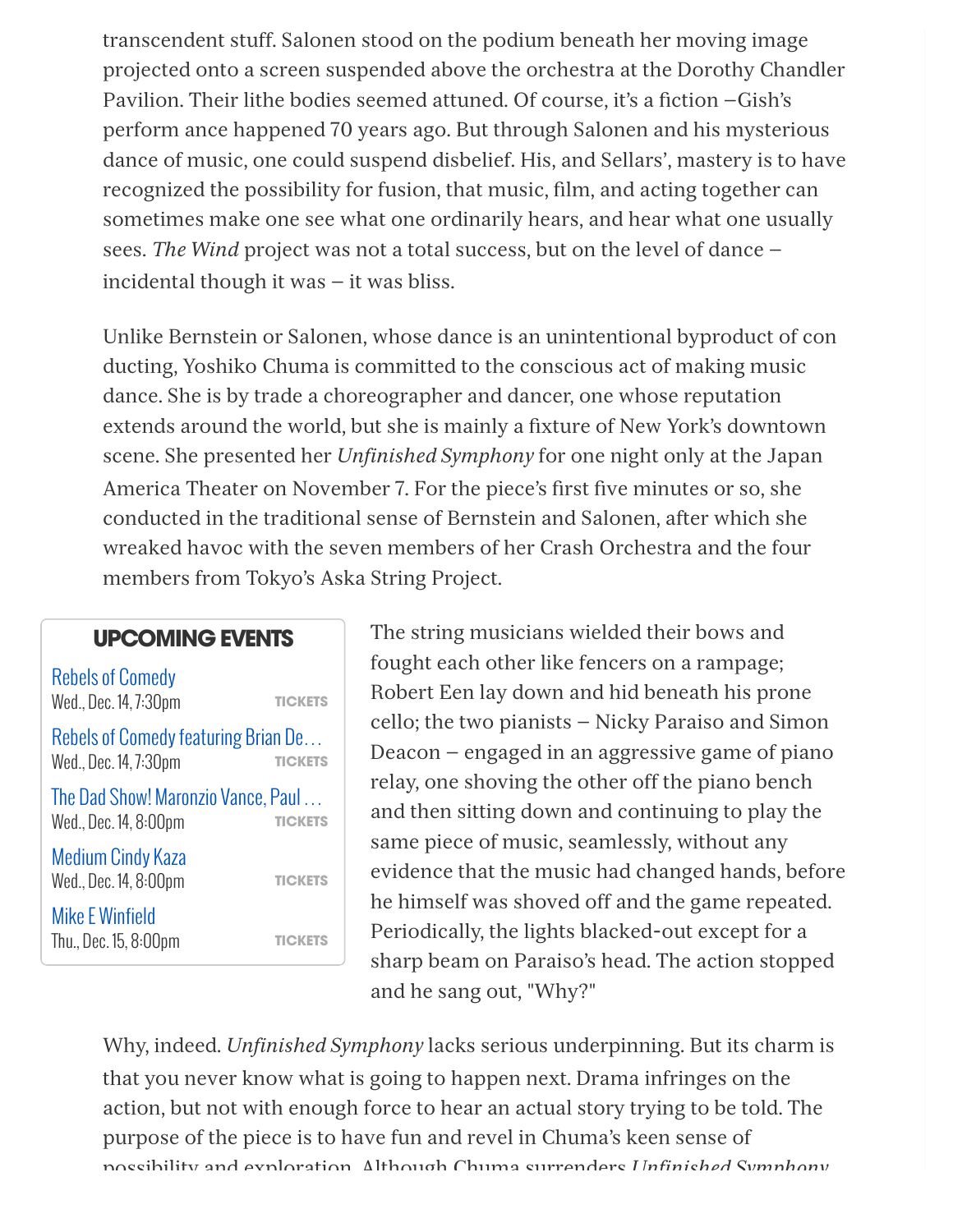possibility and exploration. Although Chuma surrenders *Unfinished Symphony* to her dancers and musicians, she never completely disappears. She is a maniacal presence, a scamp and troublemaker. And she accomplishes something with movement I have never seen before. I swear there were times when one could see the back and the front of her at the same time. She flipped sides, imperceptibly, and so fast: front-back, back-front, with no time lapse in between. The feat was as absurd as it was amazing. It surely made the music dance.

Whenever Oguri performs, it is an event. Even if the house isn't big, you know something special is on stage. He's there. It's possible to imagine that he has a hundred antennae ranging over his body, picking up airwaves that transmit signals about how and when he is to move. He's as present as a performer gets, which is why, even though his actions are slow-paced, we are patient. And it is also why, when he titles a piece with an indication that he's going to cover a century, one recognizes the challenge involved.

Oguri presented *thestreamofconsciousness (a century*) at Highways Performance Space from November 5 to 9, as part of the "Treasure in the House" series, which was established seven years ago to show work by Asian/Pacific-American artists, and which is curated by Dan Kwong. The piece unfolds without any apparent logic. Oguri enters in baggy pants, suspenders and a white shirt. His face is painted white, except around his eyes. This sometimes makes his head look like a skull, which is scary, but it also gives



him the flexibility to appear comical. Such contradictions are the measure of the man. His music choices, too, take him through history and over the globe, from John Zorn's shattering-glass score, *Kristallnacht*, which conjures the Holocaust, to the rigorous, dull chanting of Kiowa horse-stealing songs. But it's also in the way Oguri handles the transitions, how his body breaks apart and he falls to the ground, the shin of one leg making an awful, dead clunk. And then he's up again, only to fall once more. The clunk, the pain of it, makes you think of people killed — millions of war dead. But there's another side, too, of course, and it never ceases to amaze me how funny Oguri can be. A Japanese Charlie Chaplin, he bounces around the room spreading a little hope.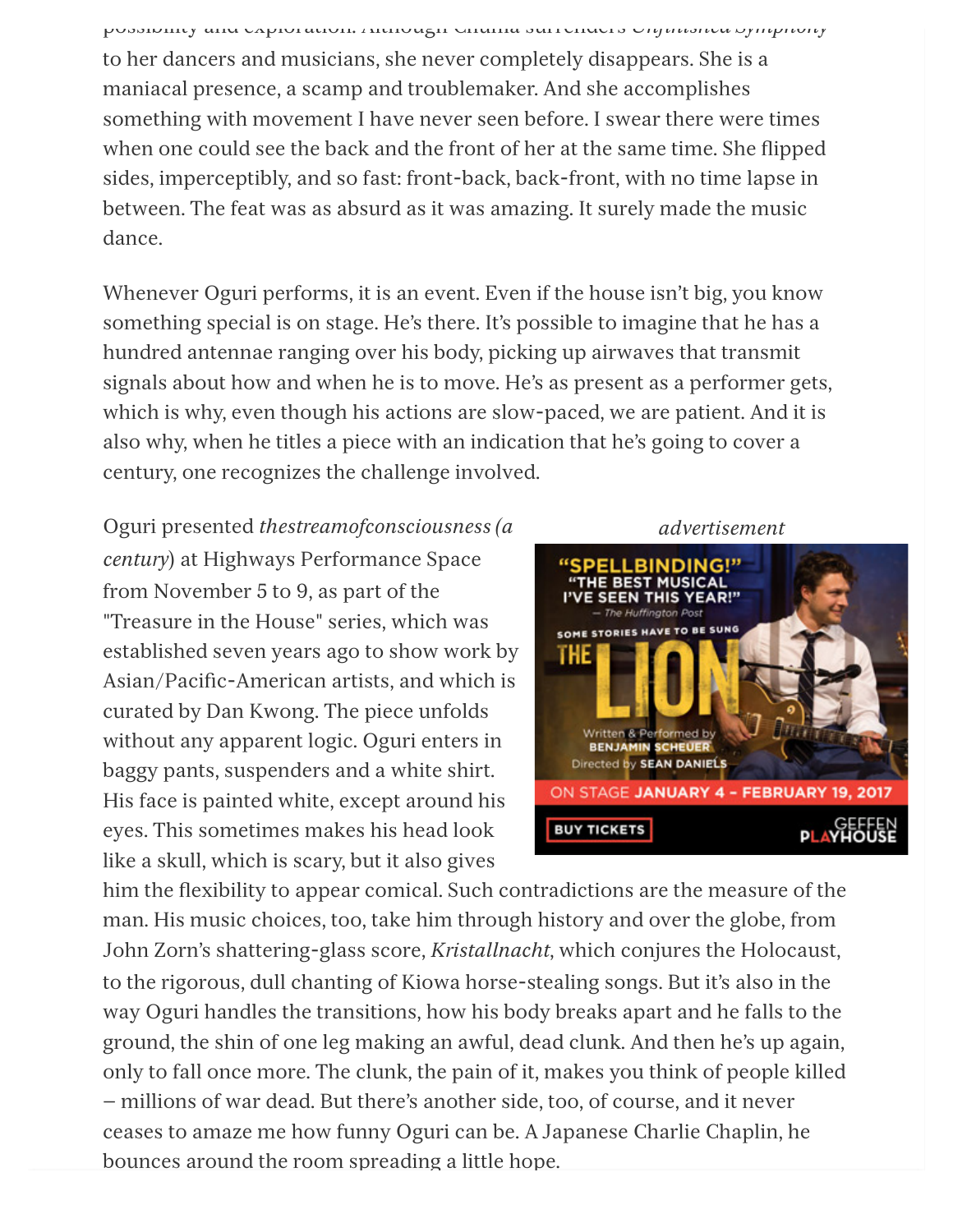

technique depressing — because it all seems to be about decay. Likewise, it's understandable why others are almost fanatical about him. But I don't know how anyone can deny him the vast skill he possesses to isolate his movements, to make clear works composed of complex juxtapositions and create unforgettable images. Solo, Oguri never bores.

Appearing on the same program were two works by a dynamic, athletic vixen, Li Chiao-Ping. *Fin de Siècle, Parts I and II*, for her company of four, revealed a sharp mind at work, willing to be reckless in order to find satisfaction and make a dance that ends up, finally, smooth-edged. Her solo, *Re:Joyce*, told a touching tale about her mother's and sister's difficult lives, but it seemed too pat to really cry over. Chiao-Ping is better off moving her dancers around. They were Emily Blacik, Walter Dundervill, Valerie Hollnagel and Yunchen Liu.



## **Get the Theater Newsletter Someones.name@mail.com GO**

## IN CASE YOU MISSED IT UPCOMING EVENTS RECOMMENDED FOR

- [Confessions of a 30-Year-Old L.A.](http://www.laweekly.com/arts/confessions-of-a-30-year-old-la-mall-rat-6673799) • Confess<br>Mall Rat
- *Miss Fortune*: Finally, a Memoir [That Isn't Self-Indulgent Trash](http://www.laweekly.com/arts/miss-fortune-finally-a-memoir-that-isnt-self-indulgent-trash-6670715) ·
- [A Retired Graffiti Artist Found an](http://www.laweekly.com/arts/a-retired-graffiti-artist-found-an-interesting-new-career-in-gardena-6676871) • A Retired Graffiti Artist Found an

- **[TICKETS](http://ticketmaster.evyy.net/c/249534/271177/4272?u=http%3A%2F%2Fwww.ticketweb.com%2Ft3%2Fsale%2FSaleEventDetail%3Fdispatch%3DloadSelectionData%26amp%3BeventId%3D7064455%26amp%3BREFERRAL_ID%3Dtmfeed&SHAREDID=law_AMA)** [Improv Open Mic Happy Hour](http://www.laweekly.com/event/improv-open-mic-happy-hour-7683360) • Improv Open Mic F<br>Tue., Dec. 13, 5:45pm
- **[TICKETS](http://ticketmaster.evyy.net/c/249534/271177/4272?u=http%3A%2F%2Fwww.ticketweb.com%2Ft3%2Fsale%2FSaleEventDetail%3Fdispatch%3DloadSelectionData%26amp%3BeventId%3D6976585%26amp%3BREFERRAL_ID%3Dtmfeed&SHAREDID=law_AMA)** [Eddie Ifft](http://www.laweekly.com/event/eddie-ifft-7525705) Tue., Dec. 13, 8:00pm ·
- **[TICKETS](http://ticketmaster.evyy.net/c/249534/271177/4272?u=http%3A%2F%2Fwww.ticketweb.com%2Ft3%2Fsale%2FSaleEventDetail%3Fdispatch%3DloadSelectionData%26amp%3BeventId%3D7025655%26amp%3BREFERRAL_ID%3Dtmfeed&SHAREDID=law_AMA)** [Bet's the New Edition Story Pre](http://www.laweekly.com/event/bets-the-new-edition-story-premiere-event-7621205)… ● Bet's the New Edition<br>Wed., Dec. 14, 7:00pm

# YOU

- Liberal Pop-Culture Has Officially Outlived Its Usefulness in Politics ·
- Artist Korin Faught and Tool Guitarist Adam Jones Let Us Inside Their Space (VIDEO)<br>■ The L.A. Area's Last Mall Arcade Is Their Space (VIDEO) ·
- ·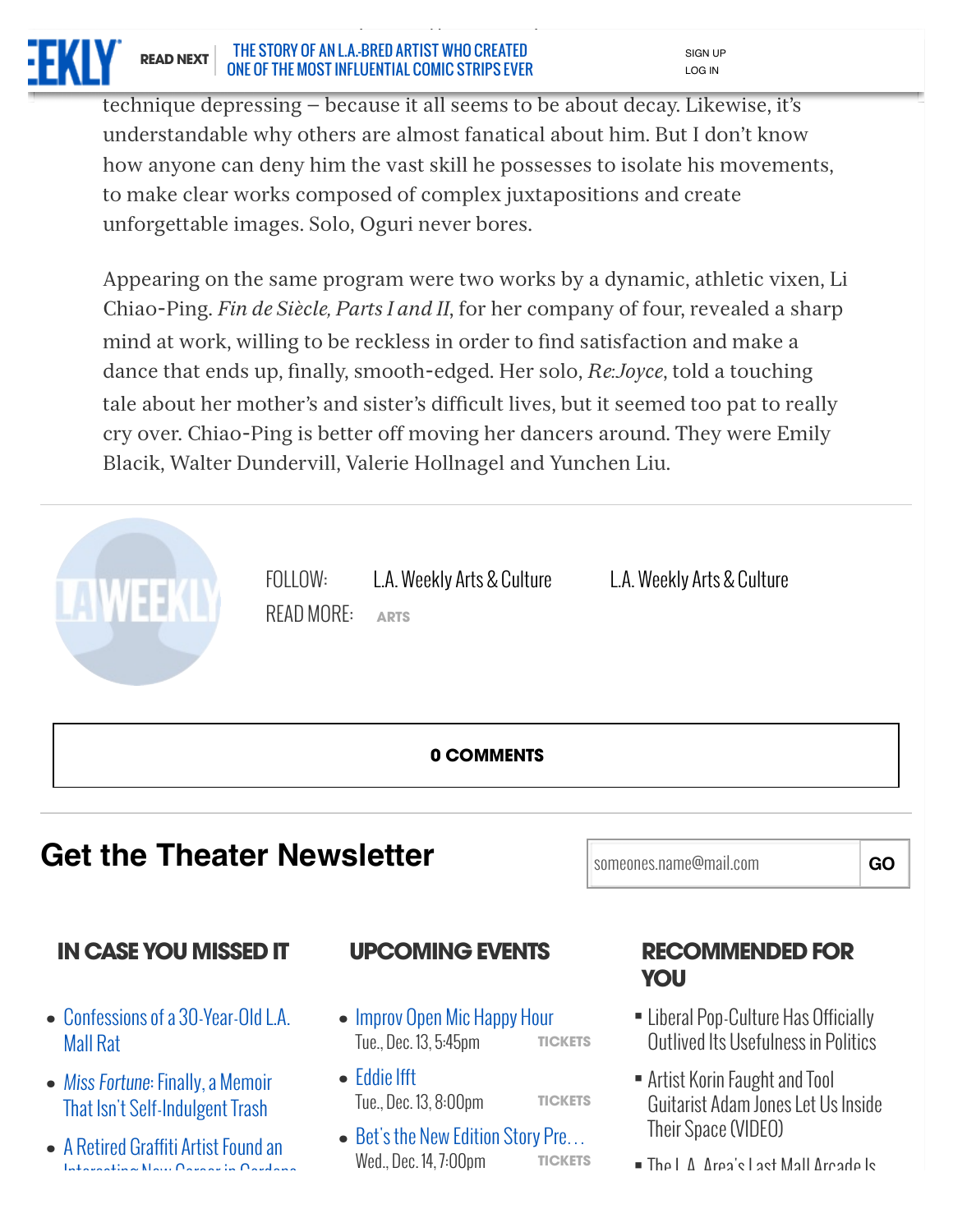Interesting New Gareer in Gardena

- [Best Places to Go Thrifting on L.A.'s](http://www.laweekly.com/arts/best-places-to-go-thrifting-on-las-eastside-6689627) • Best Pla<br>Eastside
- **[TICKETS](http://tracking.goldstar.com/aff_c?aff_id=2611&aff_sub4=the-consul,-the-tramp-and-americas-sweetheart&aff_sub=124149&offer_id=24&aff_sub5=LAW)** ["The Consul, The Tramp and Ame](http://tracking.goldstar.com/aff_c?aff_id=2611&aff_sub4=the-consul,-the-tramp-and-americas-sweetheart&aff_sub=124149&offer_id=24&aff_sub5=LAW)… Moreon Charles Brown Charlotter Consul, The Tramp and Ame...<br>Mon., Dec. 12, 8:00pm **· TICKETS** Five Months After His Tragic Death

Wed., Dec. 14, 7:00pm ·

Closing Its Doors

Five Months After His Tragic Death, Anton Yelchin's First Photography Exhibit Goes Up in Hollywood ·

Exhibit Goes Up in Hollywood

## You Might Also Like

Sponsored by Revcontent

## They've Pretty Much [Given Up On Their Kid At](http://trends.revcontent.com/click.php?d=itmkUjIvBTqxAal0yp4IbyYG8nw5DgjlLjd6rQEgPfne8rB6KvCHD9%2Fw%2FfFJ6JBovf3RuhWFQKQJBQmZ7r9Xti7dolILhOarwDcLFIU1Mw8JtMme7fqSzj%2FWpHlIneN1MkeM8NxMk6GAI%2FTRs4V12o4E2s%2BqdPDNJRAft52U7DJO5I4EP4eG3PBinn4gluYMr4mjpQTrPtdIsq0mYaLRT9kAV0Rp0RDUL8UFn3MOdq4smmofx%2BumvjgS04VQ8wif6xM5hE%2Bm3uek3M%2F99RQ154hB479glnYHhcEj%2FWzYw5Nruih2%2FKLLelHld2RoeEZB30V2hDesTCpYiKP6TnFqxbSAdJTOXAsxoPbrALG7LVkmCnQE%2BSEFkcyZEHotodL2di5kGYBQPkZ8YV1GEhzT%2FNcHJsFwlctPjpm4OunpeAdPMeJvKc7SDNj5qUl2%2BwXv4Z3U960y%2BfPAZ6PvV4X3VPDR7xLWeNjTbACksu%2BfIclETU73b1%2FGsQhUnqXzSmdU6TstlOnkgLp9qF5kA0ocaPqq7ns8Z35Ck6Fva3PuC1sVtex8Yh5wCvedIlDZHJapkepmtY1IPwB8sPbQc6RAo8OnaGnJ9IYQsUvoeXqZb7RpAFjrOYUUNjyNnfGu7I85oDhayJJzYMltm83Rk64pvJvb7m2ei7LSqk2hmI9KM07Q8fN3Lnv1Eo%2BTYvtAHnsL&viewed=true) This Point

[The Best Public Art in the](http://trends.revcontent.com/click.php?d=v01Yt9zmXKgpWzQ1udHetYXfSWVltN7ISMx%2FhXWqmRDZVDJ%2B1neGSrUGPHhq02usPTJLmTVAEgDLblQw2zmS%2F7RLjSMZ%2FalZf3eo%2F2RPE9ywGpR5w%2F8F77mGfcKI7AhM%2FuknQYhXonSJJoKwesq86Tffah0czeMTOo38zUlvayBULkR1GHo0Zuki3Crou0aaF3mzP6qYKCj0tp0BPkxzMFy5BFoDAQpwsnDMzRz5Rda%2FKkbveQ04feuFpuML7BbbP%2B%2BUqLjNNWEpfVblV0GVpLMTn%2Fjbe4PtIrZ0JzhsrBBr5GCjdUrwaXTZzBNCzhUCCOoQq5N%2FHWpqkLJCR85H5Cdj3f%2Fso8zUKM8ReOQ34yJWJh%2FRkIE0bXxecGF%2FCq9wdHTQW5LSBI4QS45l4sPUzr5qIng9qFhyDOhRCYao1OX7ppZ0m%2F2s%2Bw3FeM1%2Fb8RALVLlEweJwy%2FZRmcqnmS25fTPCVWwIH7LCorNmAoxJlrIT0tJrv8%2FSOdY5ExVy757GozGgB8%2BDxY9NuViuF6PvgvrNTavui8TM%2BmfCNCTPnU%3D&viewed=true) San Fernando Valley



## [NFL's Naughty List: 15](http://trends.revcontent.com/click.php?d=25%2FD%2FOi8cg8XINznGqE1GHBaHweA3fiUHnZD9NBPplxwKNhN7umdZwIBWz%2BZKtCwxAN4TdcoNpdN%2BwQlc86jxrs93CtUSw%2F0n7KXpgJs3jwwWfvCCidB5yJYXJ%2Fswxm6fccx7y3vhRLI9ky1GRW5O05QJMbU87AW%2BMbhTRaBHJmU72xJEEF6F%2BwpBUDd%2BZdgGIuSnfnWZ8YBhDA8lt%2B3XTM2WfZlHY1%2FreBL9l8dbzylOnmNirgjX1hcW0EquHCx6NKwCDYKPZ94lIJNu92pMVzXvQJUaOqwCZpSmIFV1ykZFSKbIKwBaZC5UnD7w1r%2FT1r1vJcO3imZTfya4c74nXPreZlBB8I1DXqlr1z3CGU8ObleGSWdTJChLOb3IOtypyQhQ8uJYGTdSpJ7NepKvqUhUVwZIOwMMqnrZ2cZBAh4tUVm70wvuNwf73KJg4RBkzWvwWymenRG7G3HN%2FYhqUxWw1vxC62wPhcm0aE7L5gHdQVF6CiGjwvXyhvYMTOQ6L4iFEdO4XDmmOBvMnKa5d9KAAr4NlUiWjJHuDzaJbobTEt9q%2F9G%2BwMcEnZQrcR6KH6PJoRfVOS%2Fj7UndsbRfvYbTxjq5UH21Wh3Azenb479vWn7TZcVxdQKRqwFgqQD&viewed=true) Athletes Who Made Stupid Mistakes

[Rollins Radio Notes: Back](http://trends.revcontent.com/click.php?d=wLhzip97yVEiEnQ6tMoRWWeqO8hn%2BlDGMXHBS2Vnwsz7pKTVh45grJyCJ%2B9%2BUdSlElT6YT4KzaCzhZot4qQd3aKD2NI0aIRdbYKej43hYLW3DYYupLrIgYujP8IIs6J%2FJXpwU87aS8%2FU63ckA%2FihHuqRrxS3Sz0pF93eBPbJfKYc9%2BTd6UC5dacHjmfp7Mt6wtRedI%2FX0Agwdvx4DBt%2FW%2F9im8IBNjUwQcczmR5IH0aukXJsOo%2F2kO%2FyguUUG%2FfEMCUHRI40%2FEtSvL0B2XMbvR7JGpVYVyqwazHn1VD%2FfSnJhszGhKB7qavZYM4Cg7eueo6OuHuQz9a3lXFetjuS6oCEid16HepOlmkq61bQu5rS6fyKTS2d7CSHlkFNAkIlbStHVjq3weXt8gvf46cezyibnmjHIARUKHFp2cIJiu%2BOZhTai4VLN7AGavx9TKYyLKsd%2BNz7Vq9PiXHPvGYY7nXTCGv9xnWzNJL%2FoIL8jO5KOif4wOL0YO%2Ba1FDs1xaf%2B3fmriz5EAzl6hHRyoavMBxjC9twkc9I254Ps8wC%2FpIMDtvEVE2sXyV4Uyr5LJvrb4tYO5MeaHuKYYnE91Zreg%3D%3D&viewed=true) in Los Angeles, Performing at Largo

[Beyonce set to break records at 59th](http://www.laweekly.com/arts/orchestral-manuever-2130106) Grammy Awards

*Sponsored By: Connatix Sponsored By: Connatix*

Sponsor Content